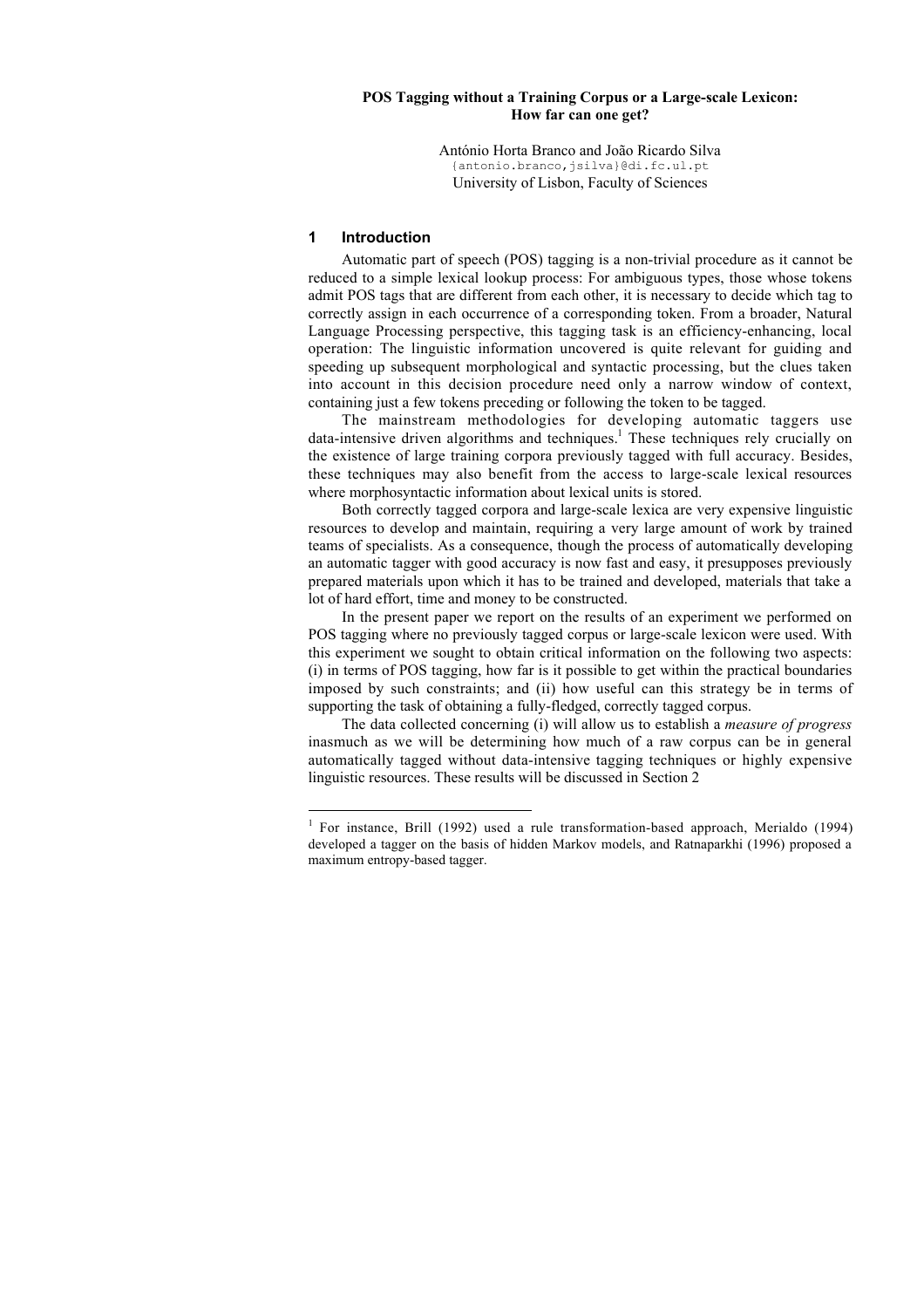The information collected concerning (ii), in turn, will provide us with a *measure of benefit* inasmuch as we will be determining, with respect to the baseline task of completely and accurately hand tagging a corpus from scratch, how much of the effort required for this task can be avoided as it can be performed automatically with the low effort and inexpensive strategy put forward in (i). This aspect will be discussed in Section 3.

The present paper will be completed with Section 4, where we draw the conclusions from the experiment presented in the preceding sections.

#### **2 Measure of progress**

In order to proceed with our experiment, we developed a tagging tool that explores relevant linguistic regularities.

### **2.1 Rationale**

From the typical distribution of frequencies of POS tags in a tagged corpus it is known that, for the few hundreds lexical types of the so-called morphosyntactic closed classes, their tokens exhibit very high frequencies.

We collected the list of items from closed classes, where we included every class other than Common Noun, Adjective, Verb, Adverb ending in -*mente*, Proper Name and Digit.<sup>2</sup> After having compiled this list of types from published grammars and online dictionaries, we developed a tagging tool that is able to tag the corresponding tokens by a process of simple lookup in that list.

As for the lexical items of the open classes referred to above, in a language like Portuguese, many of them are the result of productive morphological processes of word formation. As a rule, these processes and, more importantly, the category of the resulting words can be identified from their endings. We collected a list of this sort of endings and their categories, as well as the corresponding exceptions,<sup>3</sup> again from grammars and automatic searches in online dictionaries. With this in place, we made our tagging tool able to tag many of the tokens from open classes just by matching their endings with the ones in that list of ending-tag pairings.

To the above two procedures just described, we also added some simple heuristics that allowed our tool to also tag clitics and most proper names in the corpus.

Besides the tagging tool briefly described, $4$  in order to perform our experiment, we also counted on two test corpora. One of these corpora was provided by CLUL-Centro de Linguística da Universidade de Lisboa,<sup>5</sup> which we will be calling in

 $\frac{1}{2}$  $2$  For the list of closed classes used, see the tag set in the Annex.

<sup>&</sup>lt;sup>3</sup> For instance, *semente* is an exception to the rule that assigns ADV to tokens ending in *-mente*. <sup>4</sup> For a detailed description of this tagging tool, see Branco and Silva (2002). In order

<sup>&</sup>lt;sup>4</sup> For a detailed description of this tagging tool, see Branco and Silva (2002). In order to substantiate the reasoning throughout the present paper, it is important to recall that this tool was implemented so that if a type is handled by it, any occurrence of that type is ensured to receive all its grammatically admissible tags.

<sup>&</sup>lt;sup>5</sup> We thank to Fernanda Bacelar and Amália Mendes for their kind help in this experiment.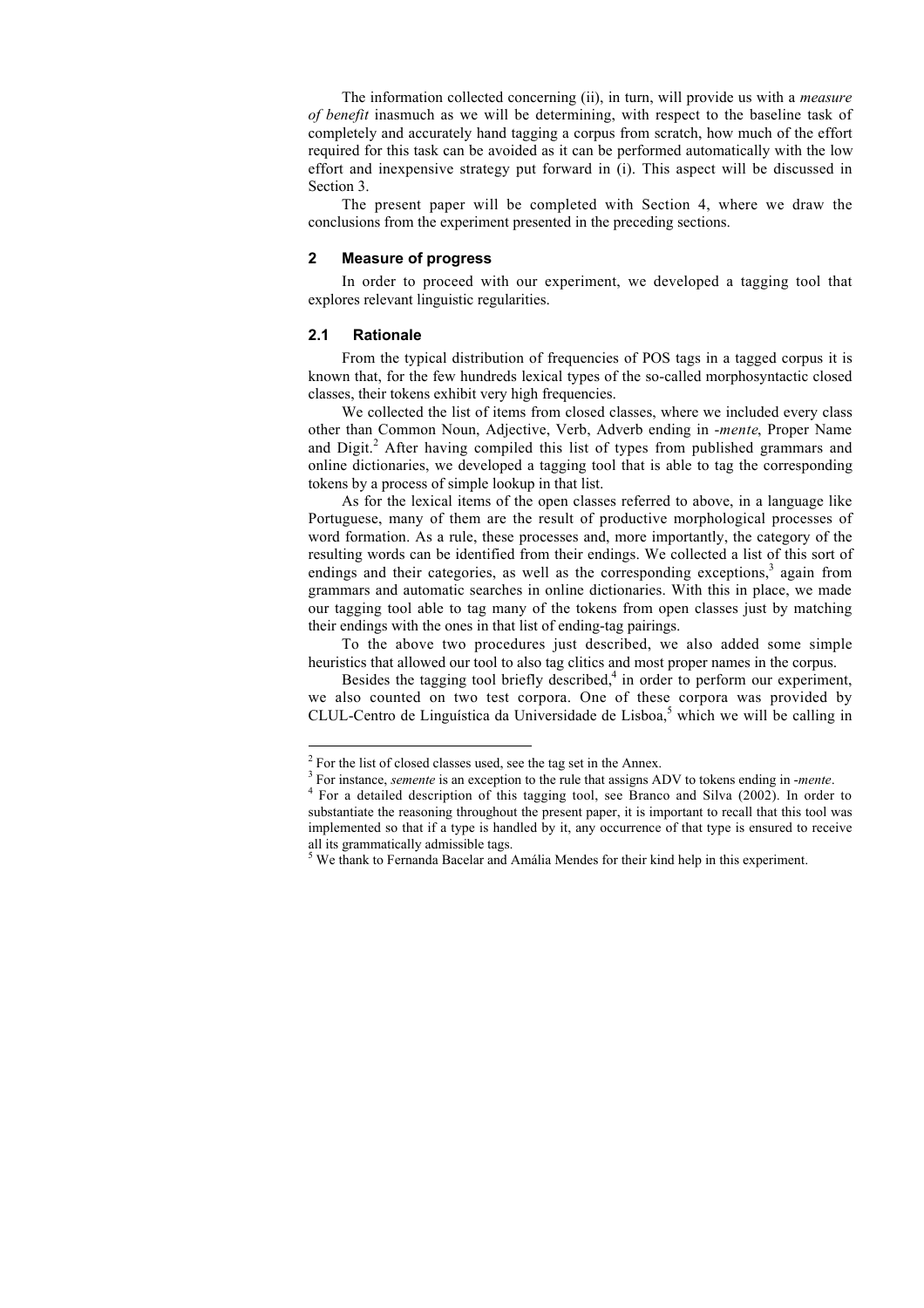the remainder of this paper as the CLUL corpus. This corpus has approximately 250 thousand tokens, resulting from the gathering of excerpts from newspapers, magazines, proceedings of meetings and novels.

The other test corpus we used is a portion of the CETEMPúblico corpus,<sup>6</sup> with approximately 11.5 million tokens, consisting of excerpts of the "Público" newspaper. The similarity of the results collected below for the two corpora suggests that these corpora are plausibly large enough so that distributional patterns of general relevance are uncovered within the boundaries of Zipfian expectations.

In the discussion that follows, there are three measurements we will take into account and whose definitions are:

- *Coverage of T:*  $N_T/C$ , where  $N_T$  is the number of tokens tagged with tag T, and C is the size of the corpus — this indicates how much of the whole corpus received the tag T, regardless of the fact that T coexists with other tags or not in the corresponding tokens.
- *Precision of T:*  $U_T/N_T$ , where  $U_T$  is the number of tokens tagged only with tag T, and  $N_T$  is the number of tokens tagged with T — for those tokens that received the tag T, this indicates how many of them received only this tag.
- *Progress for T:*  $U_T/C$ , where  $U_T$  is the number of tokens tagged only with tag T, and C is the size of the corpus — for the tag T, this indicates how much of the whole corpus received only this tag.

## **2.2 Closed classes**

The table below displays the values obtained for both test corpora in terms of *coverage*, *precision* and *progress* for some prominent closed classes:

| <b>POS</b>  | Coverage    |              | <b>Precision</b> |              | <b>Progress</b> |              |
|-------------|-------------|--------------|------------------|--------------|-----------------|--------------|
|             | <b>CLUL</b> | <b>CETEM</b> | <b>CLUL</b>      | <b>CETEM</b> | <b>CLUL</b>     | <b>CETEM</b> |
| <b>PREP</b> | 17.18%      | 18.46%       | 70.11%           | 71.31%       | 12.04%          | 13.16%       |
| <b>PNT</b>  | 15.21%      | 14.10%       | 100.00%          | 100.00%      | 15.21%          | 14.10%       |
| DA          | 12.74%      | 13.61%       | 37.93%           | 40.55%       | 4.83%           | 5.52%        |
| CJ          | 6.55%       | 5.98%        | 33.52%           | 36.73%       | 2.20%           | 2.20%        |
| IA          | 1.73%       | 1.71%        | 10.01%           | 10.27%       | 0.17%           | 0.18%        |
| <b>DFM</b>  | 0.81%       | 0.71%        | 81.31%           | 74.36%       | 0.66%           | 0.53%        |
| <b>POSS</b> | 0.62%       | 0.61%        | 62.13%           | 51.43%       | 0.39%           | 0.31%        |
| <b>PRS</b>  | 0.64%       | 0.22%        | 93.23%           | 87.06%       | 0.59%           | 0.20%        |

**Table 1 - C***overage***,** *precision* **and** *progress* **for some closed classes**

 6  $6$  http://cgi.portugues.mct.pt/cetempublico/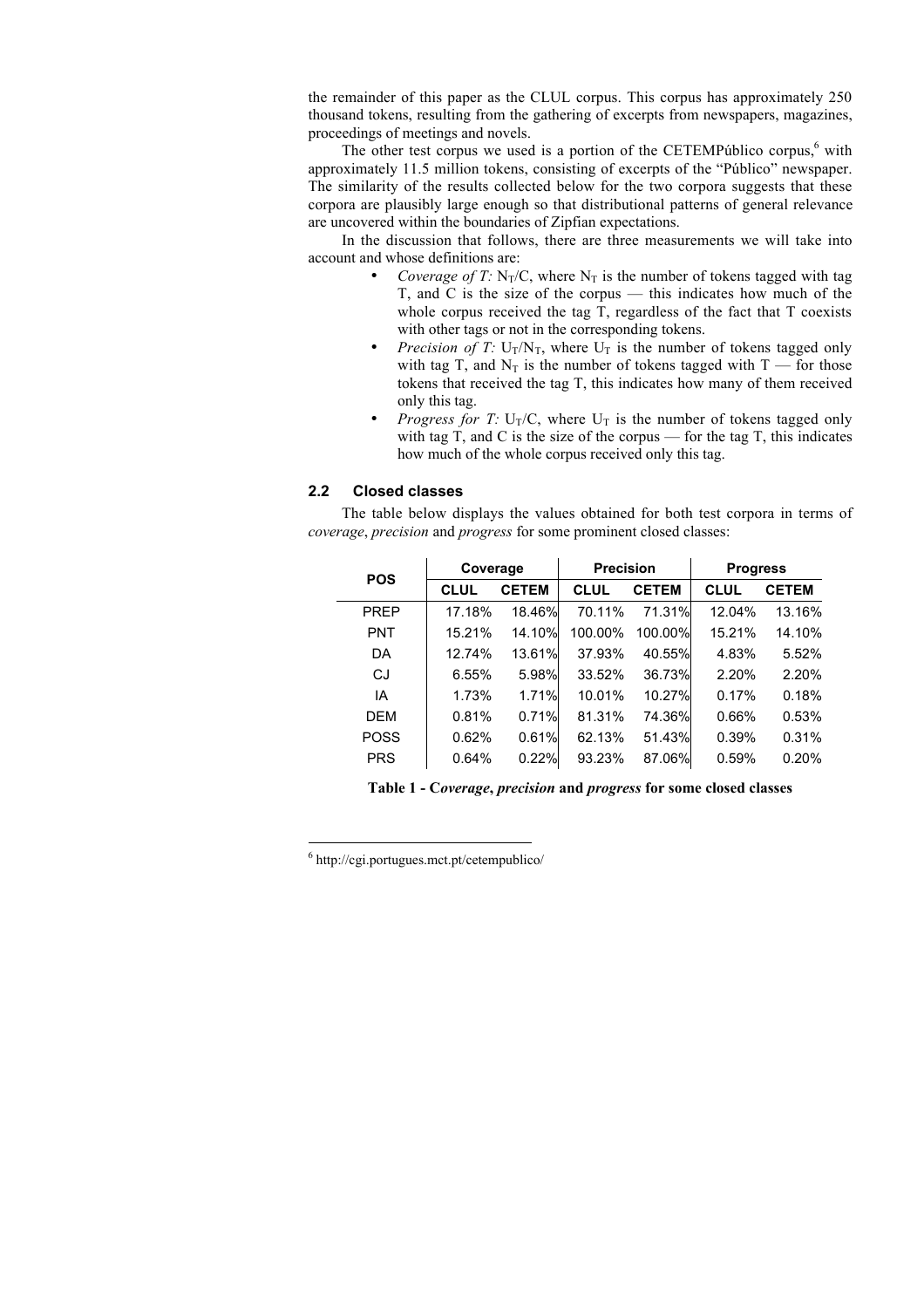The largest *coverage* by a single category from the closed classes is ensured by Prepositions, with  $17.18\% - 18.46\%$  of the whole corpus.

Together with Demonstratives, Possessives and Personal Pronouns, Prepositions exhibit a quite large value for *precision*, though the maximum value in this respect is obtained by Punctuation symbols, as expected.

In terms of *progress*, both Prepositions and Punctuation symbols show the highest scores, around  $12\% - 15\%$ , each. In this respect, the remaining categories present much lower values: Either because they have a very small *coverage*, like Personal Pronouns, Possessives or Demonstratives; or because they have a very small *precision*, like Conjunctions or Indefinite Articles, which in the latter cases indicates that tokens tagged with these categories are very likely to end up also tagged with some other tag(s).

It is of note that the values are in general similar for both corpora. The larger fluctuations occur with the values for *coverage* and/or *precision* of Demonstratives, Possessives and Personal Pronouns. This can be explained because items from these categories are inflected for Person, and contrarily to the CETEM corpus, the CLUL corpus has text styles other than newspaper articles. Accordingly, items inflected for first and second person are proportionally more abundant in the CLUL corpus, and these are items that typically exhibit a lower degree of lexical ambiguity.

Taking into account the values in Table 1 and the values for the remaining closed classes, we obtained the following overall value of *progress* for closed classes:

|                        | CLUL - | <b>CFTFM</b> |
|------------------------|--------|--------------|
| <b>Progress</b> 39.12% |        | 39.38%       |

**Table 2 -** *Progress* **for closed classes**

#### **2.3 Terminations**

The table below shows the measures obtained for the categories that, for some of their tokens in the corpus, were identified by means of the terminations of those tokens.

| <b>POS</b>   | Coverage    |              | <b>Precision</b> |              | <b>Progress</b> |              |
|--------------|-------------|--------------|------------------|--------------|-----------------|--------------|
|              | <b>CLUL</b> | <b>CETEM</b> | <b>CLUL</b>      | <b>CETEM</b> | <b>CLUL</b>     | <b>CETEM</b> |
| <b>ADJ</b>   | 2.60%       | 2.76%        | 30.80%           | 31.55%       | 0.80%           | 0.87%        |
| ADV (-mente) | 0.44%       | 0.46%        | 98.36%           | 98.57%       | 0.44%           | 0.45%        |
| CN           | 9.47%       | 9.92%        | 42.15%           | 47.37%       | 3.99%           | 4.70%        |
| <b>GER</b>   | 0.33%       | 0.34%        | 97.95%           | 97.96%       | 0.32%           | 0.33%        |
| <b>PTP</b>   | 2.37%       | 2.61%        | 58.23%           | 59.35%       | 1.38%           | 1.55%        |
| v            | 10.11%      | 8.66%        | 74.35%           | 70.56%       | 7.52%           | 6.11%        |

**Table 3 - C***overage***,** *precision* **and** *progress* **for classes detected by word terminations**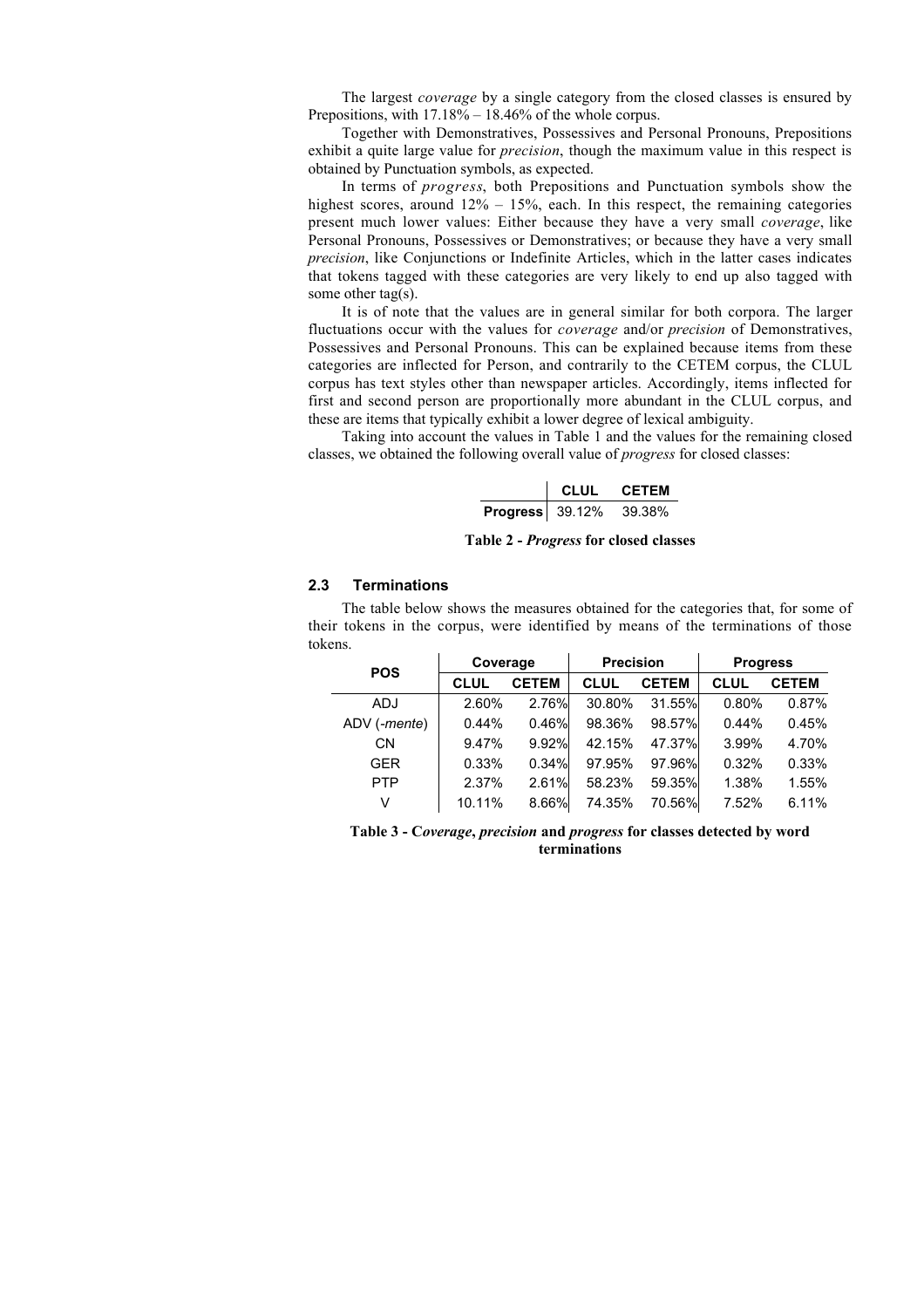As expected, the terminations with the highest *precision* are -*mente*, for Adverbs, and -*ando*, -*endo* and -*indo*, for the Gerund. Their overall *progress* is low, however, because there are few occurrences of these forms in both corpora, their *coverage* values presenting small values. This is in contrast with what can be observed for the terminations of Verbs: In spite of their lower value for *precision*, they are the most "useful", contributing more for the overall *progress*.

The *precision* values for Common Nouns and Adjectives are low because some terminations are associated with a *portmanteau* tag encompassing both of these categories, thus originating tokens ambiguously tagged.

The tokens correctly tagged via inspection of their terminations are around 14% of the test corpora.

|                 | CLUL - | <b>CFTFM</b> |
|-----------------|--------|--------------|
| Progress 14.44% |        | 14.34%       |

**Table 4 -** *Progress* **for classes detected by word terminations**

# **2.4 Heuristics**

The following table presents the measures obtained for some categories that were identified by means of heuristics, to be described below:

| <b>POS</b>  |             | Coverage     |             | <b>Precision</b> |       | <b>Progress</b> |  |
|-------------|-------------|--------------|-------------|------------------|-------|-----------------|--|
|             | <b>CLUL</b> | <b>CETEM</b> | <b>CLUL</b> | <b>CETEM</b>     | CLUL  | <b>CETEM</b>    |  |
| <b>PNM</b>  | 7.04%       | 7.83%        | 97.75%      | 97.78%           | 6.88% | 7.66%           |  |
| CL          | 9.43%       | 9.14%        | 9.53%       | 6.44%            | 0.90% | 0.59%           |  |
| <b>DGT</b>  | 1.08%       | 1.44%        | 100.00%     | 100.00%          | 1.08% | 1.44%           |  |
| <b>DGTR</b> | 0.13%       | 0.07%        | 91.50%      | 87.27%           | 0.12% | 0.06%           |  |

#### **Table 5 – C***overage***,** *precision* **and** *progress* **for some classes detected by heuristics**

According to Portuguese orthography, Proper Names begin with a capital letter. We can take advantage of this fact to create a simple heuristic to identify some of their occurrences.<sup>7</sup> There are some exceptions that had to be taken into consideration, which usually also begin with a capital letter (e.g. social titles like *Presidente*, etc.), some of them being ambiguous between Proper Name and some other tag. Their existence is the reason why the Proper Name heuristic does not have a 100% value for *precision*.

Clitics in enclisis or mesoclisis are attached to the corresponding verb by a hyphen and are, therefore, easy to detect by a heuristic that takes into account this clue. However, when in proclisis, some Clitics have the same form as the Definite Articles that imposes that they receive more than one tag in such occurrences. Furthermore, most occurrences of Definite Articles, especially those not in a contracted form with

 <sup>7</sup>  $\alpha$ <sup>7</sup> Acronyms also begin with a capital letter and are handled by this heuristic.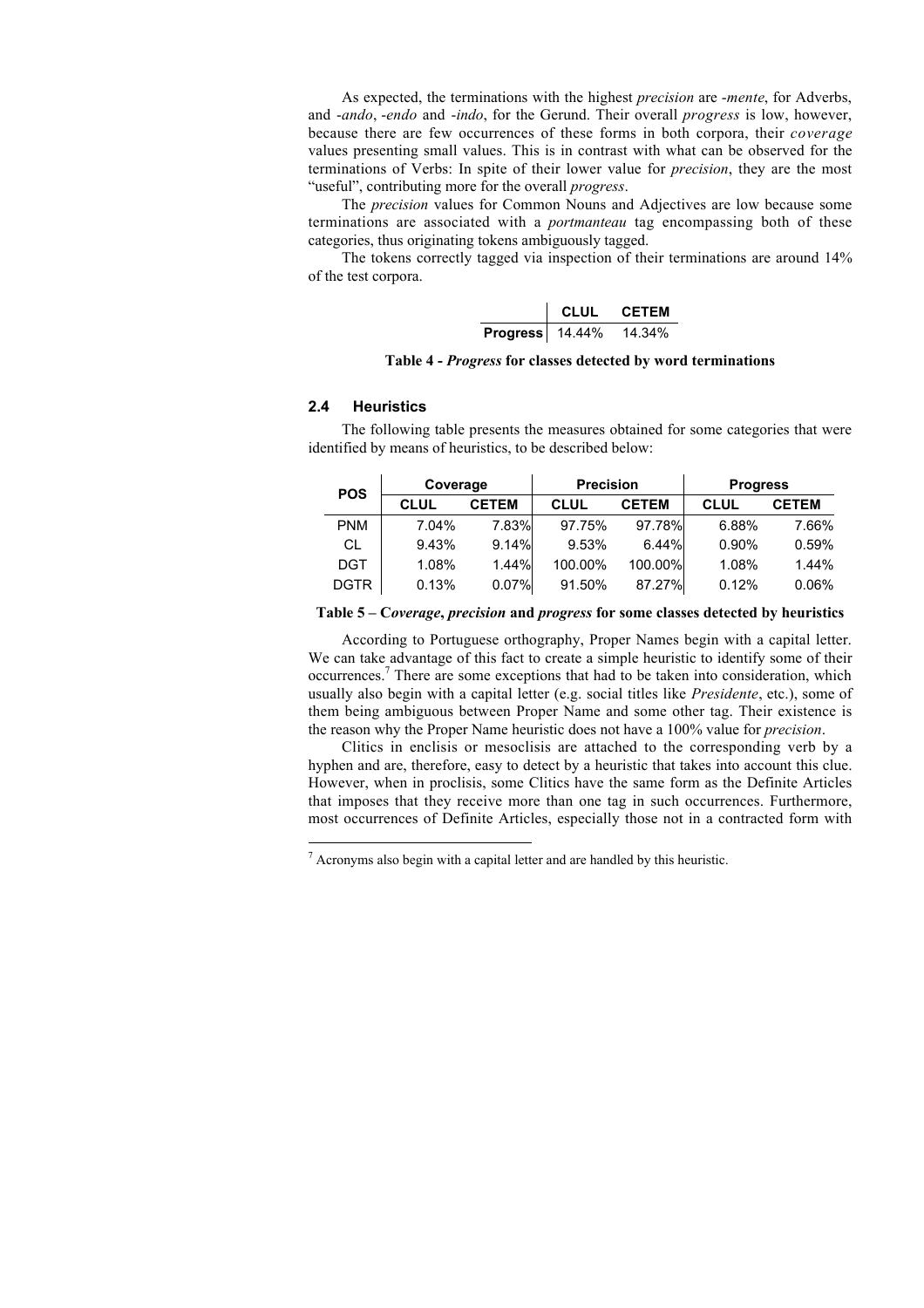some preceding preposition, are also annotated with the tag for Clitics. This set of circumstances explains why clitics present a low value for *precision*.

Digits and Roman Numerals are recognized by means of regular expressions. Roman Numerals do not have a 100% *precision* because some types can be ambiguous with some words, e.g. *vi*\_V, *CML*\_PNM, etc.

Adding the *progress* of each heuristic, we obtain the following values for the overall *progress* of the heuristics we used.

|                  | CLUL. | <b>CFTFM</b> |
|------------------|-------|--------------|
| Progress   8.98% |       | 9.83%        |

**Table 6 -** *Progress* **for classes detected by heuristics**

### **2.5 Global results**

Given the similarity of global results for the two test corpora in the preceding sections, for the sake of perspicuity, we took only one of these corpora, namely the CETEM corpus, to build the following chart:



### **Chart 1 – Results for the CETEM corpus: 16% received no tag, 64% one tag only, and 20% more than one tag**

This shows that, when doing automatic POS tagging without a training corpus or a large-scale lexicon, the value of *progress* can reach as much as 64% — this is the portion of the corpus that is already correctly tagged — leaving only 36% to be concluded.

These 36% of the corpus can be further divided into tokens that received no tag yet, which amount to 16% of the corpus, and tokens that were annotated with more than one tag, 20% of the corpus.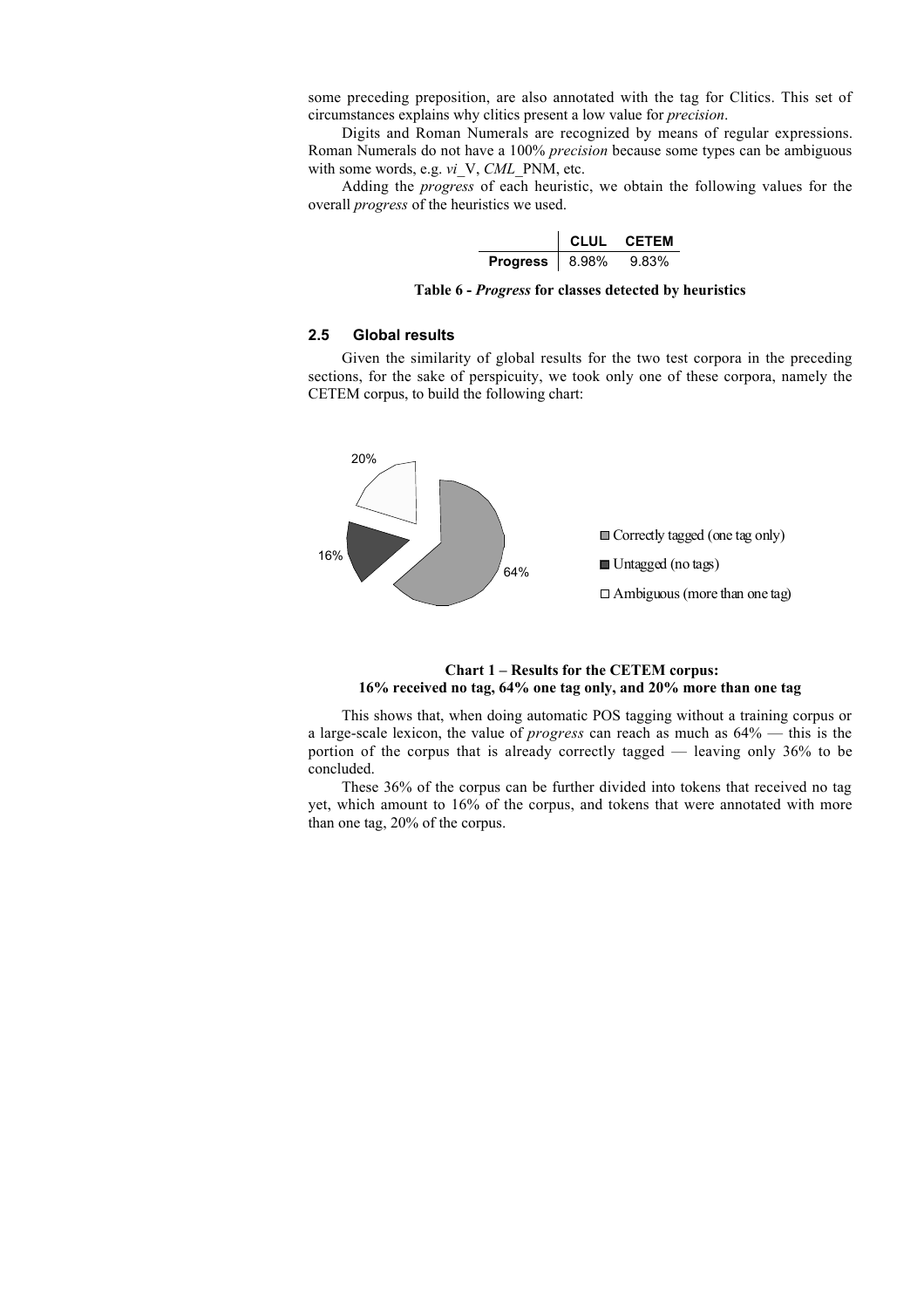### **3 Measure of benefit**

Having obtained a measure of progress, we focus now on estimating a measure of benefit for the partial tagging method we used.

Given the particulars of this method, if a token ended up annotated with more than one tag, then it bears all its admissible tags. Accordingly, the tag to be finally assigned to each of these tokens is to be selected from the set of tags already assigned to it. $8$  To the portion of the corpus made of tokens in this circumstance, that received more than one tag, we called the *detected ambiguity*. It amounts to approximately 20% of a corpus, as displayed in the chart above.

On the other hand, to the portion of tokens in the corpus that received no tag, we called *remaining ambiguity*: Each of these still untagged tokens can be considered as being ambiguous over four tags: Common Noun, Adjective, Verb and Part of Name, inasmuch as its final tag is certainly one of these four. Remaining ambiguity is 16% of a corpus.

### **3.1 Resolving ambiguity**

With respect to the *detected ambiguity*, in view of evaluating the magnitude of the corresponding disambiguation task, it is interesting to consider the degree of ambiguity involved. We recorded the distribution of tokens with different degrees of ambiguity, i.e. the distribution of tokens with different number of tags concomitantly assigned to them. The results were compiled in the following table:

| Ambiguity            | <b>Distribution</b> |              |  |  |
|----------------------|---------------------|--------------|--|--|
|                      | <b>CLUL</b>         | <b>CETEM</b> |  |  |
| 2 tags               | 58.96%              | 59.23%       |  |  |
| 3 tags               | 29.71%              | 29.14%       |  |  |
| 4 tags               | 0.56%               | 0.63%        |  |  |
| 5 tags               | 0.09%               | 0.09%        |  |  |
| 6 tags               | 1.64%               | 1.58%        |  |  |
| <b>MWU vs. parts</b> | 9.04%               | 9.34%        |  |  |

**Table 7 – Distribution of the** *detected ambiguity*

The table shows that most of the *detected ambiguity* involves only 2 tags per token. As the number of tags per token increases, the frequency of such ambiguities decreases. There is, however, an odd increase in the frequency of ambiguities involving 6 tags. This is due to the words *como* and *nada*. Both are very frequent and ambiguous.

 <sup>8</sup> <sup>8</sup> See footnote 4.

<sup>9</sup> *como* receives the tags INT, REL, CJ, PREP, ADV, and V, and occurs 33,291 times while *nada* receives the tags IN, DIAG, ADV, CN, ADJ, and V, and occurs 3,771 times.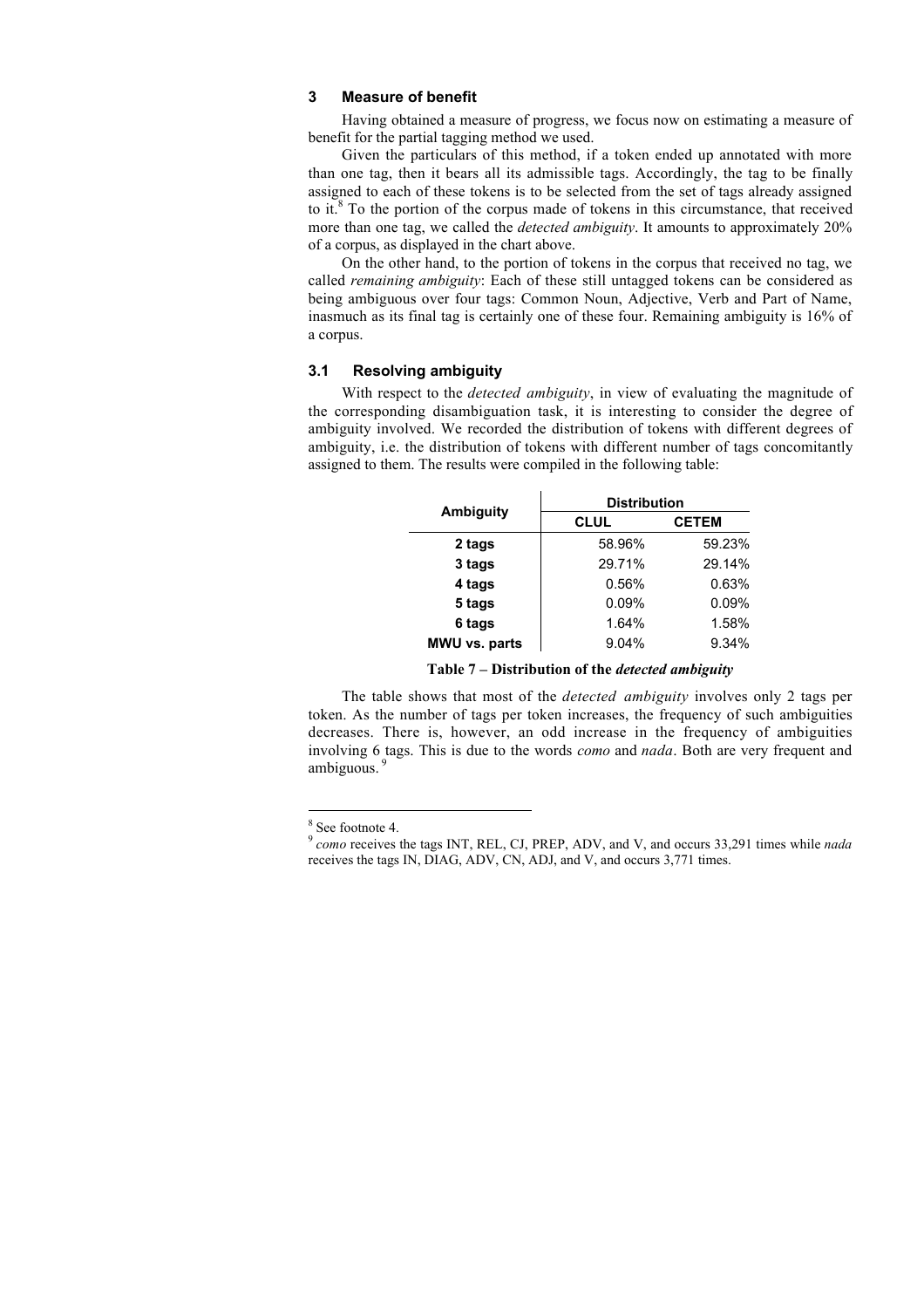*MWU vs. parts* is a special case of ambiguity where the tokens in a sequence of tokens can be tagged collectively as a multi-word unit or individually.

The values for frequencies in the previous table, can be used to get the values of *coverage* for the different degrees of ambiguity in the corpus, summarized as follows:

|                      | Coverage    |              |  |
|----------------------|-------------|--------------|--|
| Ambiguity            | <b>CLUL</b> | <b>CETEM</b> |  |
| 2 tags               | 12.47%      | 12.07%       |  |
| 3 tags               | 6.28%       | 5.94%        |  |
| 4 tags               | 0.12%       | 0.13%        |  |
| 5 tags               | 0.02%       | 0.02%        |  |
| 6 tags               | 0.35%       | 0.32%        |  |
| <b>MWU vs. parts</b> | 1.91%       | 1.90%        |  |

**Table 8 –** *Coverage* **of the degrees of ambiguity**

# **3.2 Comparing with a baseline**

In order to have some sensible *measure of benefit* of the tagging approach described in this paper*,* one needs to contrast the amount of effort required by this approach with a baseline, which in the present case is the amount of effort required by hand tagging a raw corpus from scratch.

If one is left with less tokens to be tagged, as it happens in the former case, then that is already an indication that this approach represents a benefit for the task of accurately tagging a corpus. But we would like to have a more sophisticated method of measuring the benefit of our approach. In particular, we would like to accommodate in the final measure of benefit also the improvement resulting from having circumscribed the detected ambiguity and the remaining ambiguity. In this respect, the intuition that seems reasonable to account for is that:

- (i) deciding which tag to assign to a token in the *detected ambiguity* part of the corpus is easier than deciding which tag to assign to that token if this were to be done from scratch — in the latter case, one has to decide which tag to choose and assign from the whole tag set (i.e. typically from around  $40 - 70$  tags), while in the former case one has to decide which tag to choose from a much more restricted set of tags, namely those that were already automatically assigned to that token, with not more than a few tags  $(2 - 6$  in our experiment);
- (ii) deciding which tag to assign to a token in the *remaining ambiguity* part of the corpus is easier than deciding which tag to assign to that token if this were to be done from scratch — in the former case one has to decide which tag to choose from a set with only four tags, namely the tags of the classes Common Noun, Adjective, Verb and Part of Name.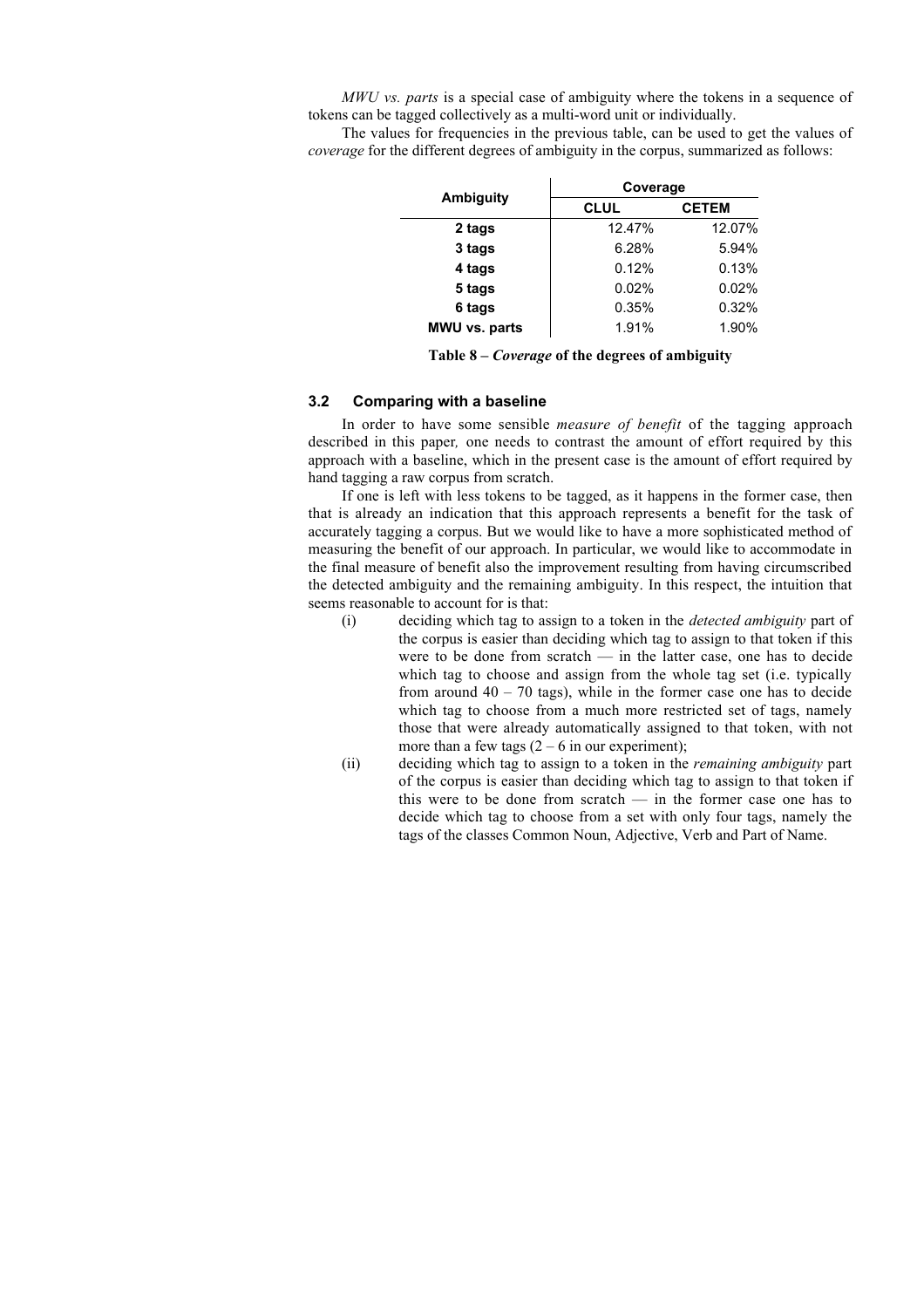We are aware that building a fully accurate model of the effort involved in the human decision/tagging process would involve a whole set of performance variables whose detection and evaluation is clearly outside the scope of an experiment like the present one. Nevertheless, we think it is possible to build a first reasonable approximation to it on the basis of some basic counting.

The effort model we propose below represents a first contribution in this direction, to be certainly improved by subsequent research, but that already provides a first glimpse into the magnitude of the effort involved or saved.

### **3.3 A first measure of benefit**

In a facilitating tool for hand tagging like EtiFac (Branco and Silva, 2002), after a token to be tagged has been automatically detected and selected, the user only has to scan through a list of tags in a drop down menu and choose which tag to be assigned to that token. Given this kind of decision procedure for human taggers, the amount of effort involved in a tagging decision is directly proportional to the number of tags that have to be inspected for the decision to be made.

Taking a list of *N* possible tags, we assume that on average, one needs  $(N+1)/2$ "inspection" steps to find the desired tag: We will thus consider that, in the context of tagging a large enough corpus, the effort for tagging a token is proportional to  $(N+1)/2$ with a tag set of size *N*.

For the sake of concreteness, let us take the CETEM corpus and a tag set with 39 tags. We can now estimate a magnitude for the effort required to hand tag the CETEM corpus from scratch:

- There are 11,523,947 tokens to be tagged;
- On average, the steps required to tag each token are  $(40 / 2 =) 20$ ;

Therefore, globally, the number of steps required to completely tag the corpus is around  $(11,523,947 \times 20) = 230,478,940$ . This provides affair approximation to a baseline value.

It is also possible to estimate a magnitude for the effort required to tag the CETEM corpus after it having been partially tagged by the tagging device described above. In this case, we have to consider two possible circumstances for the tokens that have yet to be tagged:

- *Remaining ambiguity* There are 1,894,594 tokens in the remaining ambiguity part of the corpus, and four possible tags for each token (CN, ADJ, V and PNM). The number of steps required for tagging this part of the corpus can be approximated as (1,894,594 x **2.5 =** ) 4,736,485.
- *Detected ambiguity* There are 2,347,944 tokens in the detected ambiguity part of the corpus. The number of tagging steps should be calculated now in accordance with the frequency of the different degrees of ambiguity (vd. Table 9): This turns out to yield  $(1,390,578 \times 1.5 +$ 684,089 x **2** + 14,837 x **2.5** + 2,115 x **3** + 37,062 x **3.5** + 219,263 x **2 =**) 4,065,726.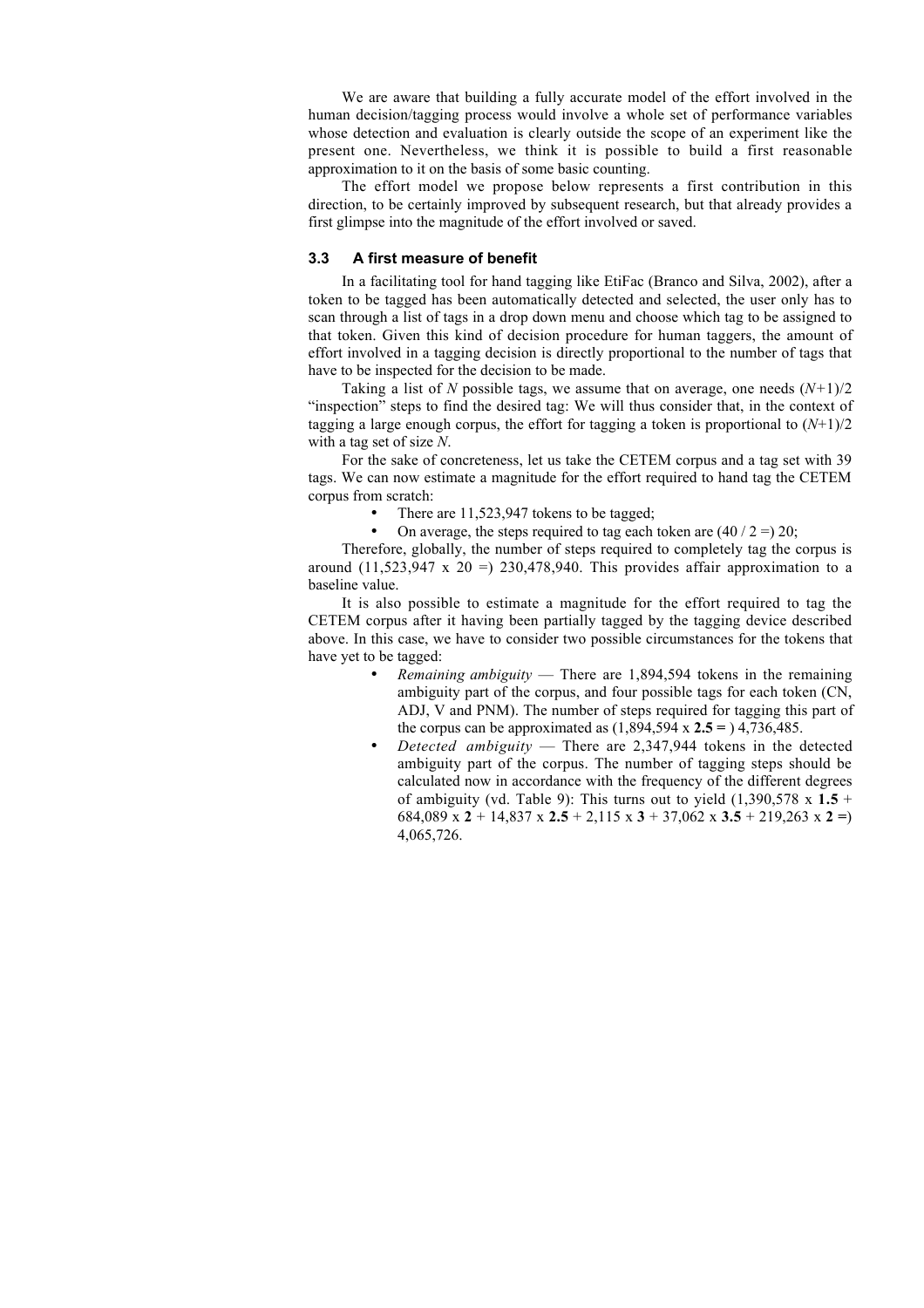| Tags                 | Freq.     | Weight | <b>Effort</b> |
|----------------------|-----------|--------|---------------|
| 2 tags               | 1,390,578 | 1.5    | 2,085,867     |
| 3 tags               | 684,089   | 2.0    | 1,368,178     |
| 4 tags               | 14,837    | 2.5    | 37,093        |
| 5 tags               | 2,115     | 3.0    | 6,345         |
| 6 tags               | 37,062    | 3.5    | 129,717       |
| <b>MWU vs. Parts</b> | 219,263   | 2.0    | 438,526       |

**Table 9 – Frequency for the degrees of detected ambiguity**

Adding the values for these two possible circumstances, the total tagging steps can be approximated as 8,802,211.

With the above two values, 230,478,940 with respect to the effort of tagging the corpus from scratch, and 8,802,211 with respect to the effort of tagging the corpus with the help of our tagging device, the *measure of benefit* can be calculated as 1 -  $(8.802.211 / 230.478.940 = 0.9618)$ . The effort effectively saved by the tagging approach described in this paper is thus estimated as being around **96.18%** of the effort that would have been required in case one had tagged the corpus from scratch: For hand tagging a corpus, only ca. 4% of the original effort/resources is now required.

#### **4 Conclusions**

In this paper we described an experiment that permitted us to determine how far is it possible to get, in terms of POS tagging, without using a training corpus or a standard, large-scale lexicon. By exploring known ratio types/tokens for closed classes items, fairly invariant across languages and genres, word terminations regularly associated with specific POS tags and corresponding exceptions, and straightforward heuristics for numerals and proper nouns, it is possible to rapid prototyping a facilitation tool for POS tagging. When run over different corpora, this tool was shown to be able to accurately tag ca. 64% of a corpus.

With this experiment we sought also to determine how useful can this strategy be in terms of reducing the effort of obtaining a fully-fledged, accurately tagged corpus. When taking into account not only the ca. 64% accurately tagged, but also both the ambiguous tagging exhaustively provided and the reduction of the decision space for the untagged tokens in the remainder 36%, one saves ca. 96% of the effort/resources that would be required by a baseline tagging procedure consisting of hand tagging each and every token in a raw corpus.

It is certainly possible to devise a more accurate model of the human tagging process, more sophisticated than the one used here. Building such model would involve a whole set of performance variables whose detection and evaluation is clearly outside the scope of a paper such as the present one. Nevertheless, we think that the results reported here represent a first contribution in this direction, to be improved by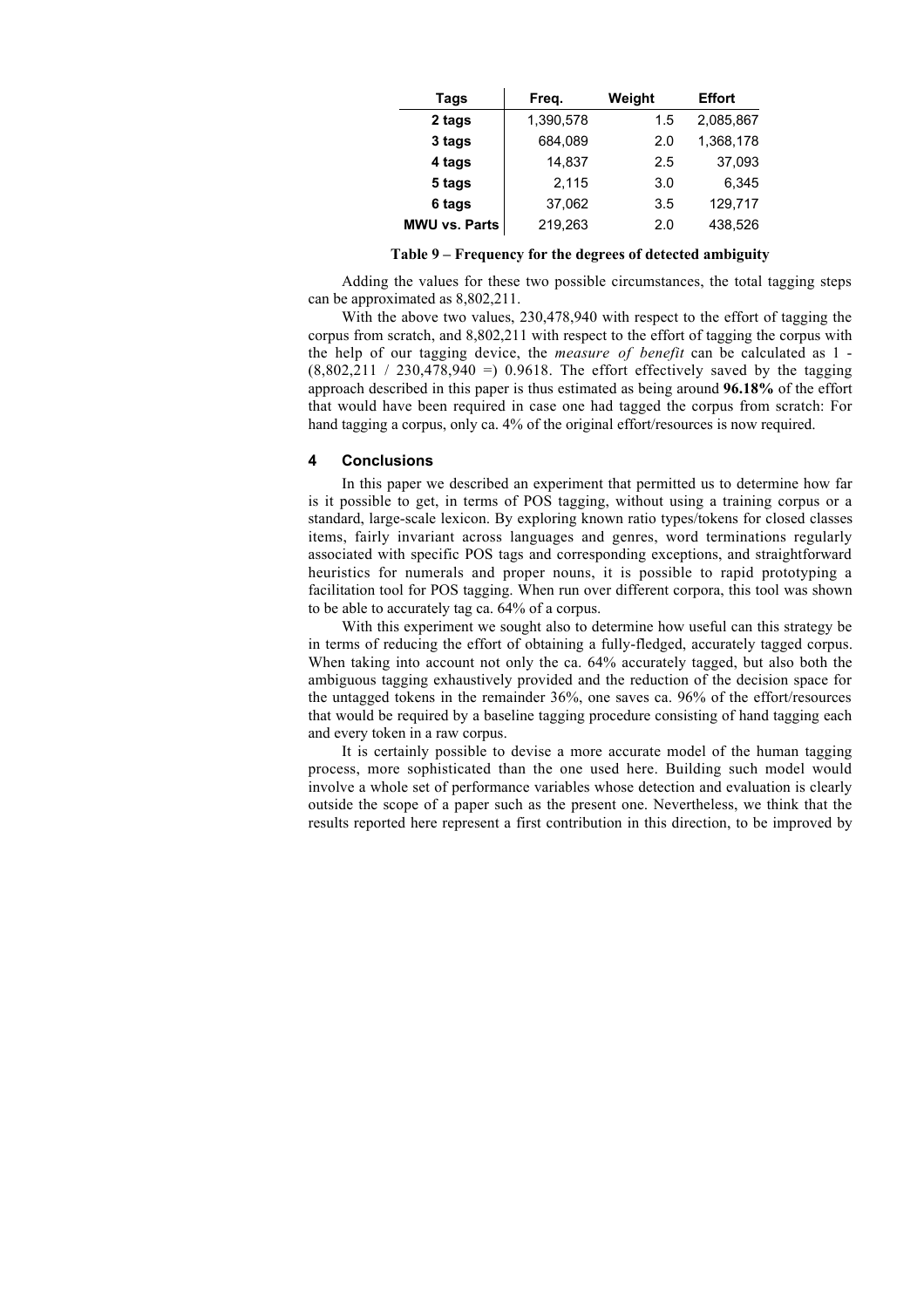subsequent research, $10$  but that already provide a first glimpse on the magnitude of the effort involved or saved.

#### **5 References**

Branco, António and João Silva, 2002, "EtiFac: A Facilitating Tool for Manual Tagging". In *Actas do XVII Encontro Anual da APL*, pp. 81 – 89.

Branco, António and João Silva, 2003, "Accurate Annotation of Corpora: How Efficient is the Most Efficient Method?", ms., University of Lisbon, Faculty of Sciences.

Brill, Eric, 1992, "A Simple Rule-Based Part-of-Speech Tagger", In *Proceedings of ANLP-92, 3rd Conference on Applied Natural Language Processing*, Trento, IT, pp.152-155.

Merialdo, B., 1994, "Tagging English Text with a Probabilistic Model". *Computational Linguistics*, 20, pp. 156 – 171.

Ratnaparkhi, Adwait, 1996, "A Maximum Entropy Model for Part-of-Speech Tagging", In Eric Brill and Kenneth Church (eds.), *Proceedings of the Conference on Empirical Methods in Natural Language Processing*, ACL, pp. 133 – 142.

 $10$  For steps towards refining the measure of benefit presented here, see Branco and Silva (2003).